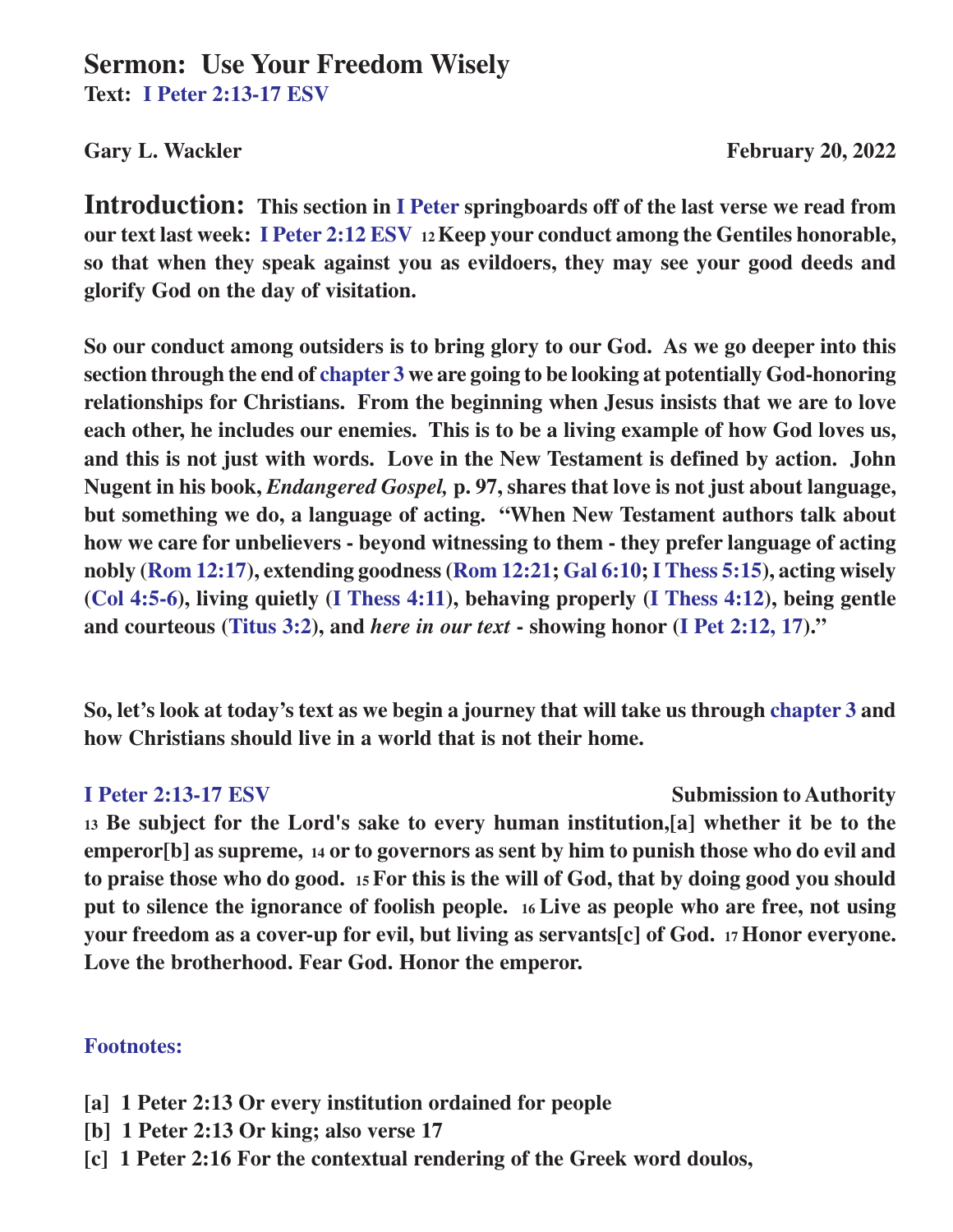## **I. Submission Is Required by God's People.**

**Submit/submisssion is not a bad word...in fact, it accomplishes God's purposes. Submitting correctly is for the Lord's sake (v.13).**

**Wives are to submit to husbands, Children to their parents, and even in biblical times, slaves to masters. The Church (the Body of Christ) is to submit to Christ, the Head of the Church.**

**Just an aside here - submission does not say anything about personal worth or position especially when done voluntarily. It is a sign of love and respect.**

**Even Jesus submitted to his earthly parents as children today should also do. Luke 2:51 ESV 51 And he (Jesus) went down with them (his parents) and came to Nazareth and was submissive to them. And his mother treasured up all these things in her heart.**

**Jesus submitted to the will of God as we also must do. None of this diminished Jesus' value. I Corinthians 15:28 ESV 28 When all things are subjected to him, then the Son himself will also be subjected to him who put all things in subjection under him, that God may be all in all.**

**Submission and being subjected is talked about in terms of intimacy when combined with holiness. James 4:7-10 ESV <sup>7</sup>Submit yourselves therefore to God. Resist the devil, and he will flee from you. 8 Draw near to God, and he will draw near to you. Cleanse your hands, you sinners, and purify your hearts, you double-minded. 9 Be wretched and mourn and weep. Let your laughter be turned to mourning and your joy to gloom. <sup>10</sup> Humble yourselves before the Lord, and he will exalt you.**

**A. relating to government authorities**

**In fact, the government is in place because God has chosen to use this man-made instrument to provide both justice and peace in society. Romans 13:1 ESV 1 Let every person be subject to the governing authorities. For there is no authority except from God, and those that exist have been instituted by God.**

**You say, you don't understand this in light of whom we have in government over us. It used to be Trump, now Biden. Can you imagine how Christians struggle with these biblical texts about submission in repressive regimes like Russia or China, or in Islamiccontrolled areas?**

**In Peter's time the emperor (lit.** *king***) in charge was Nero. Both the Apostles Peter and Paul were martyred for their faith during the horrific reign of Nero. Rome burned and Christians were blamed by Nero. Nero would use Christians as bait for wild animals in the arenas just for sport and amusement, and he sometimes would dip Christians in pitch and set fire to them while they were alive to provide lighting in his gardens.**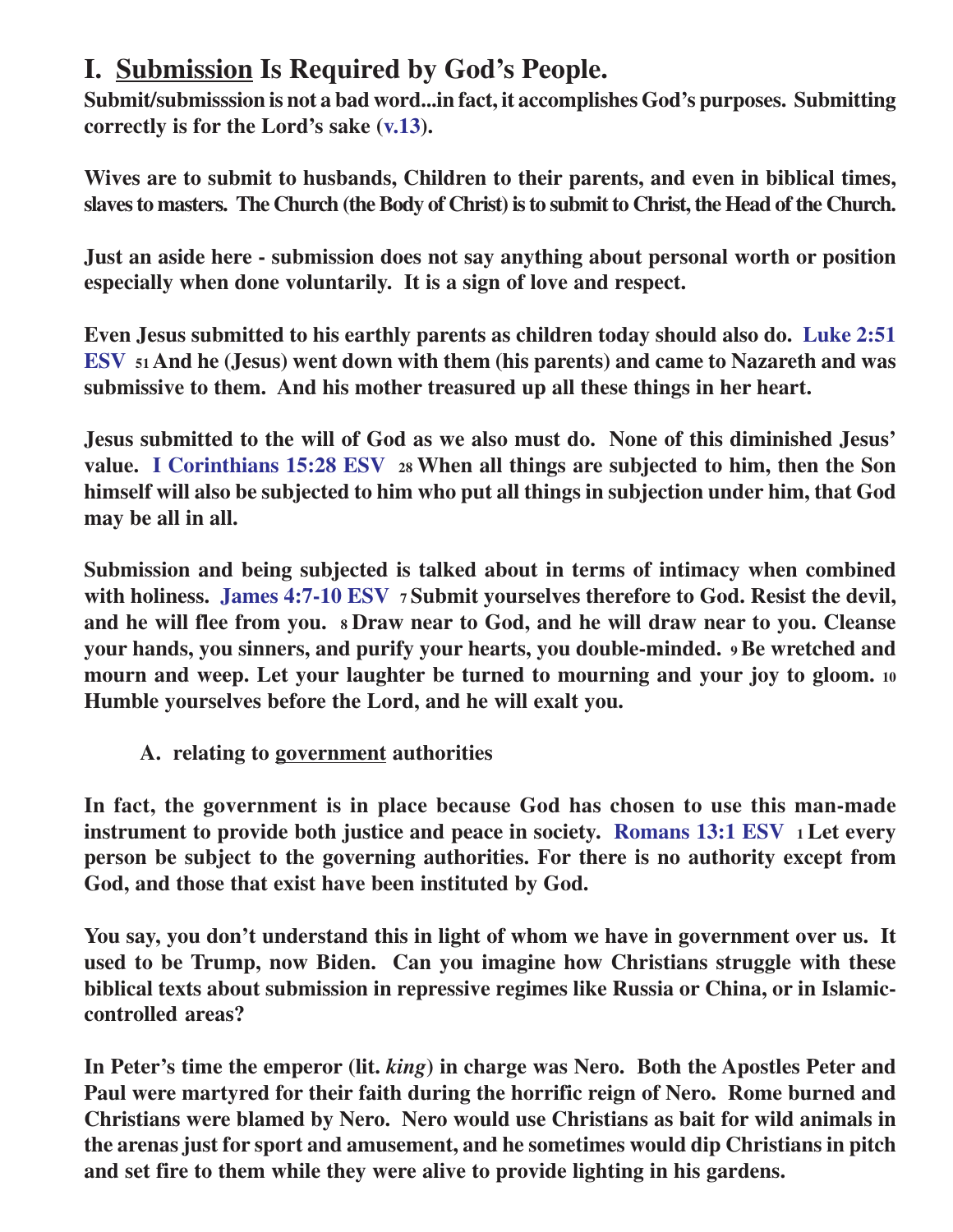**In the future we as Christians may need to resist our government if it would require we violate God's laws. I believe there is a time coming where our voices will not be welcome at all and there will be punishment for anyone who speaks God's truth to our post-Christian culture.**

**The principle is this: Christians should obey our government except when we are asked to sin or violate our conscience based on God's Word.**

**In the context of any government violating the laws and values of God we hear this: "Anyone who is still afraid of people is not afraid of God. Anyone who fears God is no longer afraid of people" - Dietrich Bonhoeffer**

**Submission is required by God's people...**

**As long as verse 14 is not reversed. i.e., if the government were to punish those who do good and praise those who are evil,**

**we are:**

**B. to provide a good witness (action speaks louder than words)**

**A way we can provide a good witness is by obeying the law. Traffic laws are sometimes difficult. If you're travelling down I-75 or I-77 or I-95, it is easy to get caught up in the flow of traffic and exceed the lawful speed limit, but it is the law. Ministers are sometimes guilty here - or so I have heard.**

**There was one minister who got stopped for speeding. He told the officer that he was on the Lord's business. The officer replied, "I read the same Bible. It says to go out into the highways and bring them in--and that's what I'm doing."**

**Another minister, pressed for time and not finding a parking space, parked in a "no parking" zone and put a note on his windshield: "I have circled the block 10 times. I have an appointment to keep. "Forgive us our trespasses." When he returned, he found a citation along with this note: "I've circled this block for 10 years. If I don't give you a ticket, I lose my job. Lead us not into temptation." Submission means obeying the law.**

**Many of our civil laws are based on principles founded in God's Law given to the people of Israel from Mount Sinai. Murder is still wrong in most circles unless we are talking about euthanasia (a good death) or abortion some think. Stealing is wrong, yet people try to justify it based on race or socio-economic condition. Sexual immorality and infidelity are winked at -- well, until it impacts** *your* **marriage or** *your* **family. We, as Christians, are being bombarded with images and sounds seeking our approval for lifestyles that in times past would have cost a person their freedom and maybe even their lives.**

**Love for others has gotten twisted to be anything that doesn't inconvenience me. I certainly am not going to sacrifice my time, money, or life for anyone else.**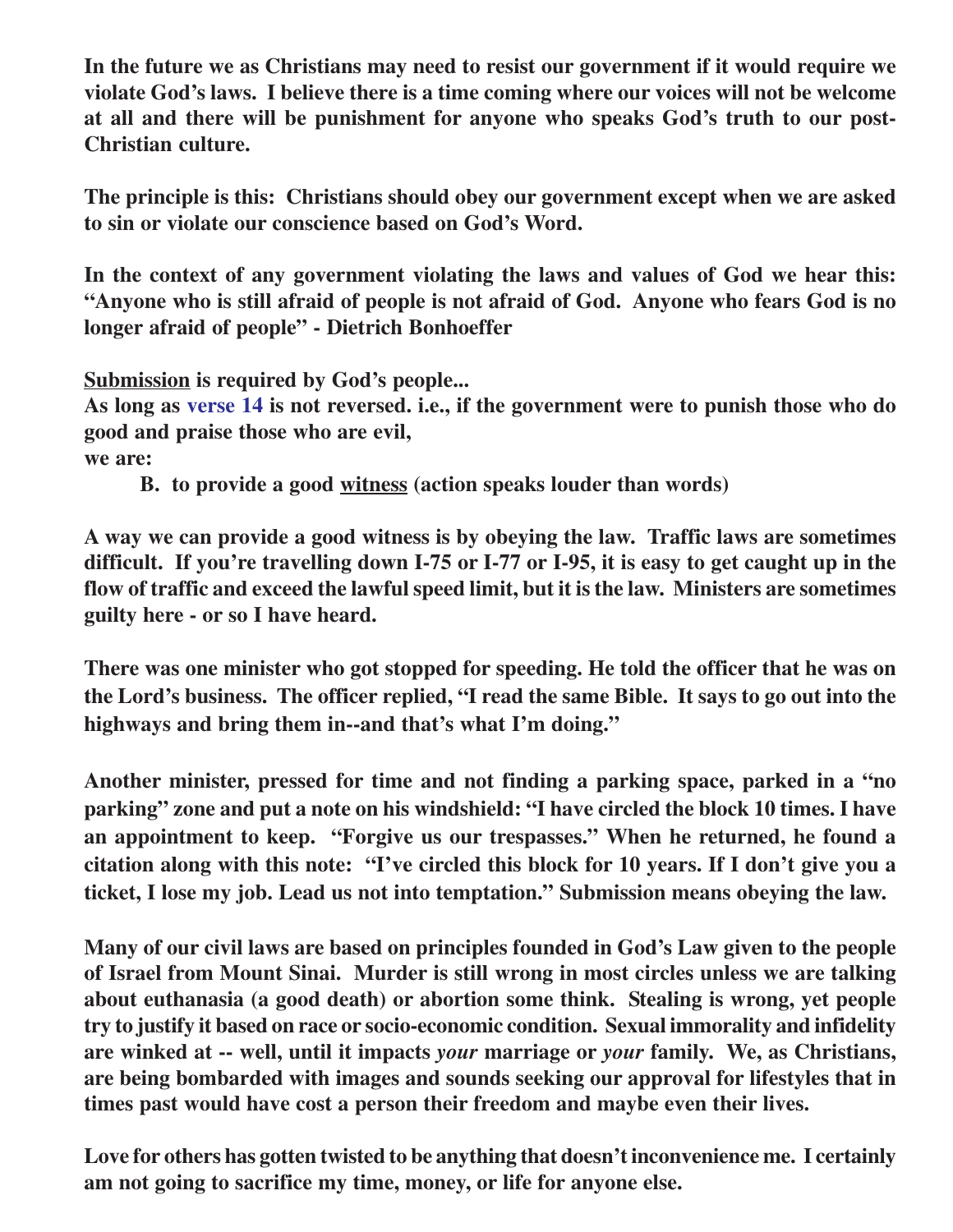**Christians must be different and provide godly examples!**

## **II. God's People Will Not Abuse Their Freedom (verse 16).**

**Freedom cannot be used to cover up evil or practice evil. No one is free to do anything and everything they wish. There is an accounting for how we live and for Whom.**

## **A. and then be associated with evil**

**Freedom does not mean license. "I somewhat agree with John Calvin, who states that the only command given to Christians is to obey and suffer, so we should be hesitant to think that God has entrusted the revolutionary task to us (***Institutes* **[Westminster Press], IV:XX:31). And yet at the same time, we are responsible to speak out against evil, whether it be practiced by rulers or other citizens. - quoted from Steven Cole**

## **Or even by the church.**

**By CNA Staff Helsinki, Finland, Jan 18, 2022 / 03:15 am**

**A former government minister facing jail after tweeting a Bible verse said that her trial next week will be a test of religious freedom.**

**Päivi Räsänen, a physician and mother of five, explained that she had a "calm mind" ahead of the criminal trial beginning on Jan. 24.**

**"I trust that we still live in a democracy, and we have our constitution and international agreements that guarantee our freedom of speech and religion," said Räsänen,** *who was* **Finland's interior minister from 2011 to 2015.**

**In this recent news article coming out of Finland, the Evangelical Lutheran Church of Finland was sponsoring a Gay Pride event and one of the church's members is now in court facing possible fines and 2 years in prison because she had the audacity to quote Romans 1:24-27 ESV 24Therefore God gave them up in the lusts of their hearts to impurity, to the dishonoring of their bodies among themselves, 25 because they exchanged the truth about God for a lie and worshiped and served the creature rather than the Creator, who is blessed forever! Amen.**

**<sup>26</sup>For this reason God gave them up to dishonorable passions. For their women exchanged natural relations for those that are contrary to nature; 27 and the men likewise gave up natural relations with women and were consumed with passion for one another, men committing shameless acts with men and receiving in themselves the due penalty for their error.**

**The Bible is not hate speech, but a love letter...**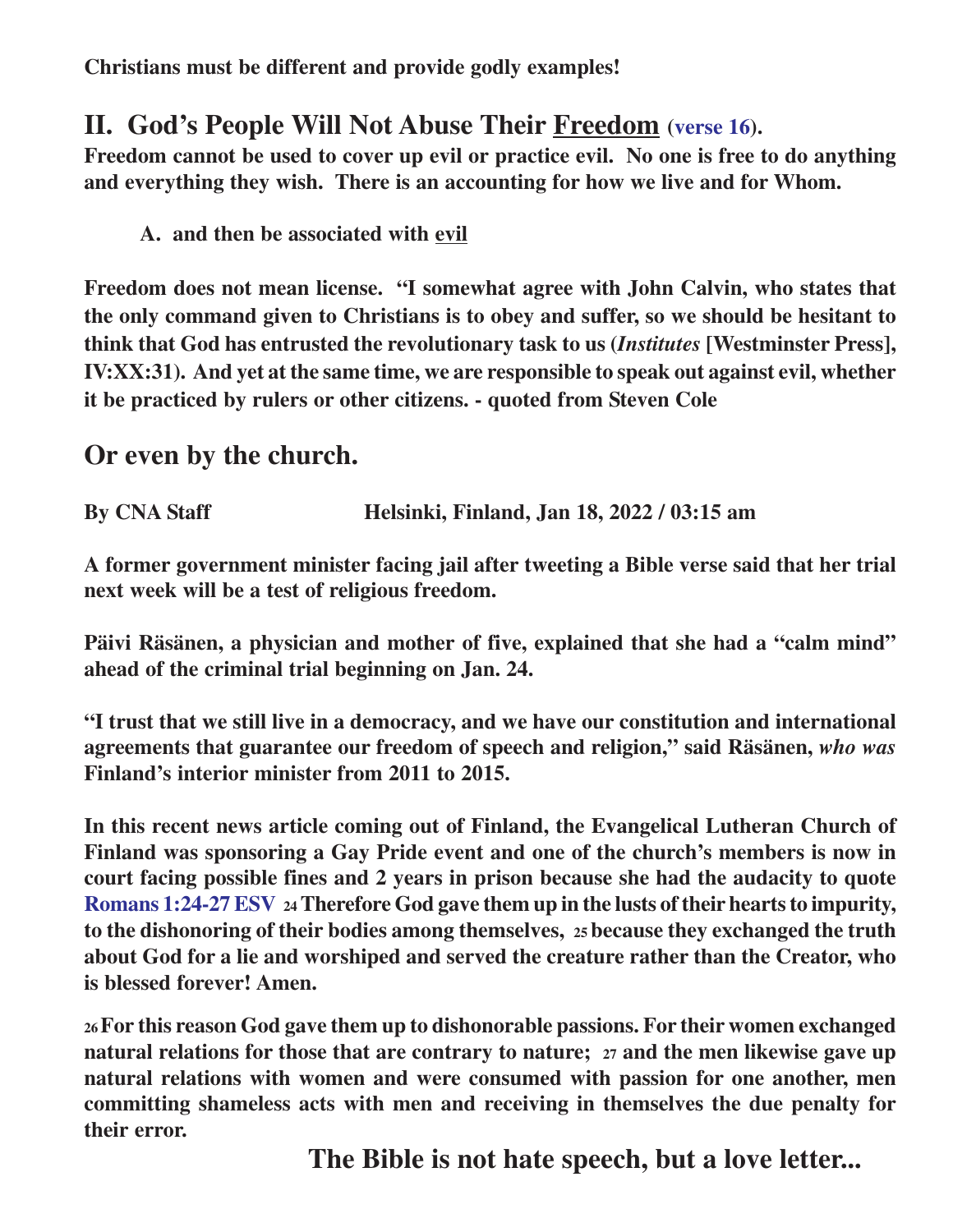**Freedom carries responsibility for those of us who are Christians.**

**Galatians 5:13-14 ESV <sup>13</sup>For you were called to freedom, brothers. Only do not use your freedom as an opportunity for the flesh, but through love serve one another. 14 For the whole law is fulfilled in one word: "You shall love your neighbor as yourself."**

**God's people will not abuse their freedom**

**B. but retain their new status (servants, slaves) and Master**

**Once we become a Christian (a new creature in Christ) we exchange masters. No longer do we just serve ourselves. Now, we serve God and his will - loving others in the way we are loved by Him.**

**When there is a conflict between the government and God's will, God's desire for his creation must take priority. We are His servants first.**

**Must we always obey the government? Is this commanded-by-God submission "unconditional," i.e., no exceptions? NO!**

**In Exodus 1:17 ESV 17 But the midwives feared God and did not do as the king of Egypt commanded them, but let the male children live. (Moses survived because of this refusal to obey government demands that were immoral. See Hebrews 11:23)**

**In the Old Testament book of Daniel 3:13-18, 6:10-24 we read that God's servants refused to worship false gods.**

**In the early days of the Church being established there were attempts to silence the Gospel, but Christians could not in good conscience stay quiet or be silenced. Acts 4:18- 20 ESV 18 So they called them and charged them not to speak or teach at all in the name of Jesus. 19 But Peter and John answered them, "Whether it is right in the sight of God to listen to you rather than to God, you must judge, 20 for we cannot but speak of what we have seen and heard."**

**Acts 5:27-29 ESV <sup>27</sup>And when they had brought them, they set them before the council. And the high priest questioned them, 28 saying, "We strictly charged you not to teach in this name, yet here you have filled Jerusalem with your teaching, and you intend to bring this man's blood upon us." 29 But Peter and the apostles answered, "We must obey God rather than men.**

# **III. God's People Will Live Respectful Lives (verse 17).**

**All people are born with the image of God. Not all follow this imprinted nature, but we should treat everyone with love, and respect their role in this life and value them because of that position God has ordained.**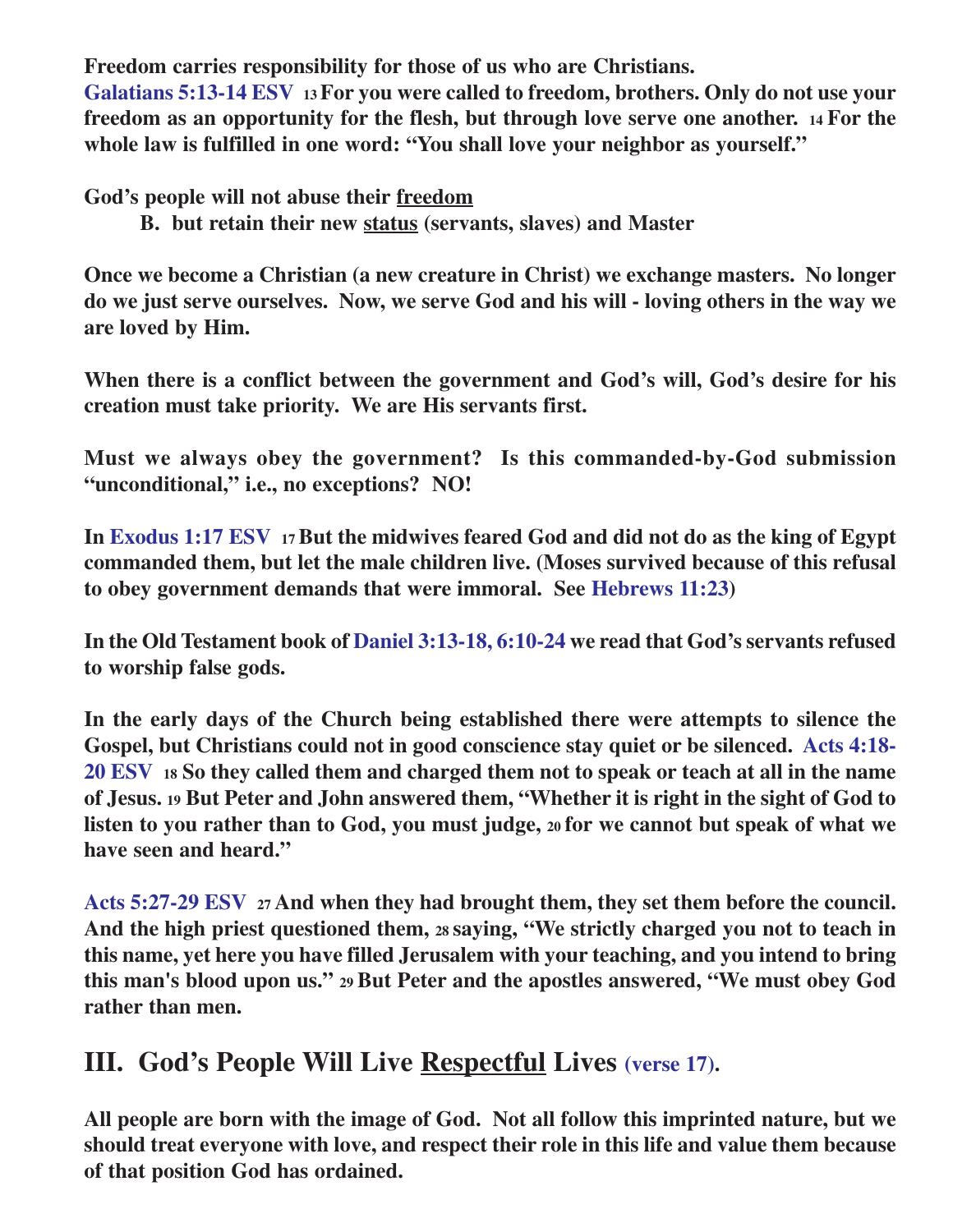## **Here in verse 17 God gives us commands to obey. We honor God:**

### **A. by honoring everyone**

**Everyone has worth in God's eyes. Jesus died to offer** *everyone* **salvation, not just the elect. That is what he thought you were worth.**

**Do we honor/value people (**τιµαω**) for how we might serve them and thus God's purposes? Do we witness to them? Or do we see them as commodities to be consumed or tools to be used for our personal gain and advantage?**

**B. by loving the brotherhood**

**Every person in the Body of Christ is important and to be loved like Christ loves us!**

**In a world that is so divisive, full of hate and violence, isn't it great to be able to experience peace (shalom) with God's people - to feel valued and honored in the community we call the Church?**

**And doesn't this kind of environment aid the Church in her mission to evangelize the lost? Everything we do is to be a witness/picture of Whom we serve, follow and believe.**

**Psalm 133:1 ESV A Song of Ascents. Of David. <sup>1</sup>Behold, how good and pleasant it is when brothers dwell in unity!**

**C. by honoring those in authority over us**

**We do this again to honor God. This serves God's purposes!**

**In this example of the emperor (king) or governor and the like, we value and honor them as they serve the purpose of our King. We must always respect the office, And even when there is utter failure by the officeholder, we are still obliged to pray for him/her. Paul says someting similar to v. 17 in our text. I Timothy 2:1-2 ESV <sup>1</sup>First of all, then, I urge that supplications, prayers, intercessions, and thanksgivings be made for all people, <sup>2</sup> for kings and all who are in high positions, that we may lead a peaceful and quiet life, godly and dignified in every way.**

**D. by fearing (reverencing) God**

**The fear of the Lord...**

**Proverbs 1:7 ESV 7 The fear of the Lord is the beginning of knowledge; fools despise wisdom and instruction.**